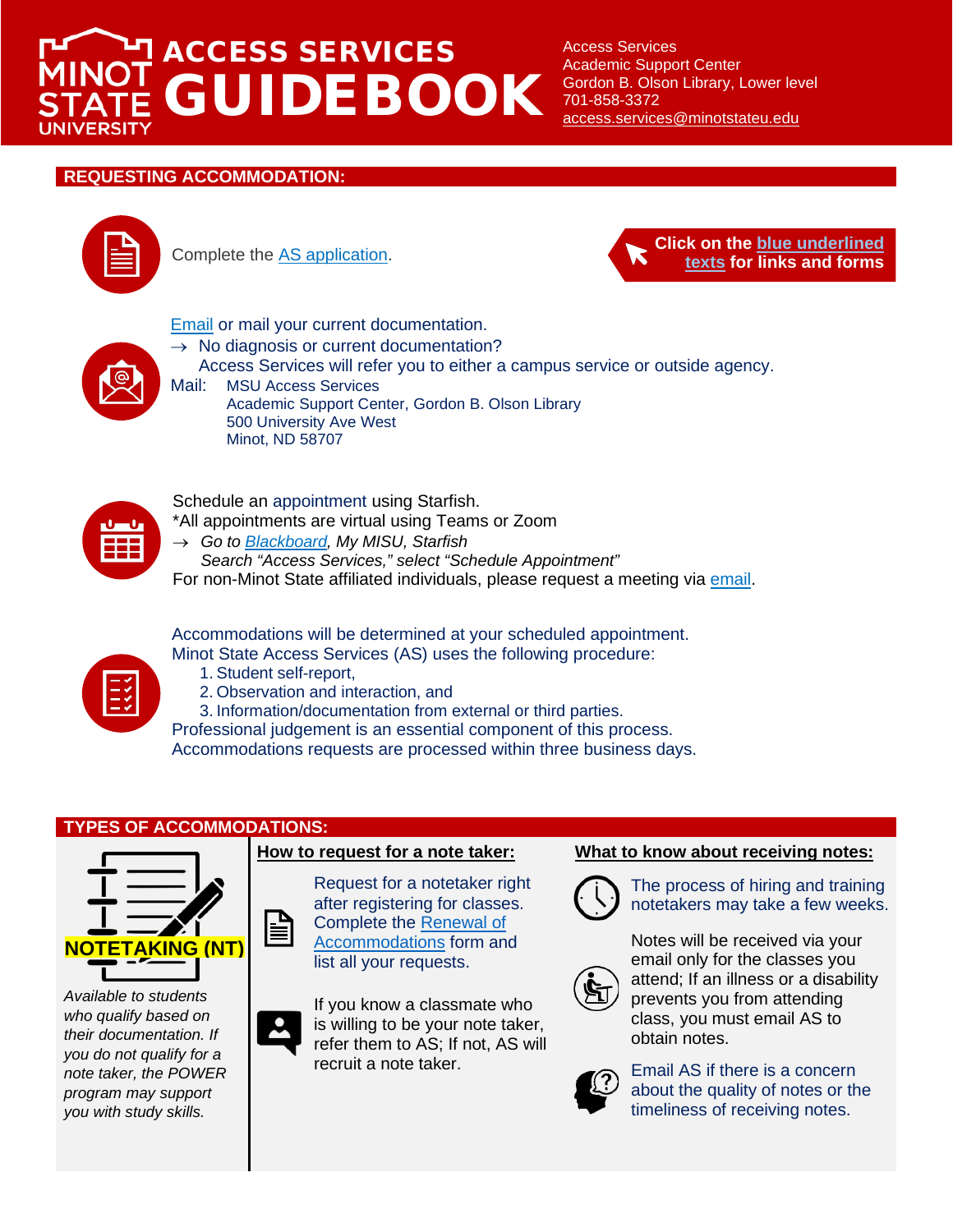## ACCESS SERVICES GUIDEBOOK **IIVERSIT**

Access Services Academic Support Center Gordon B. Olson Library, Lower level 701-858-3372 [access.services@minotstateu.edu](mailto:access.services@minotstateu.edu)



### Complete the [Renewal of](https://forms.office.com/r/uD7vSKJAgZ)  [Accommodations](https://forms.office.com/r/uD7vSKJAgZ) form.

Communicate with your instructor to go over your accommodation letter and self-advocate about how your disability affects your learning.



The instructor may offer to provide accommodations in their own department; if not, a testing room is available at AS. If there are no tests in the class, please notify AS.



Face masks must be worn at all times.

### **How to set up TA: How to schedule a test:**



You must schedule your own tests on [youcanbookme](https://msuastesting.youcanbook.me/) **three business days** before the exam.



### Tests should be scheduled for the same time as your peers.

Arrive 5-10 minutes before your TA and ring the doorbell to enter. ((p)) If you are over 15 minutes late

for your test, a no-show is considered, and your instructor's permission must be obtained to write the test.





*Available to students as a legal right based on their documentation. You may choose not to use your testing accommodations; however, having them in place guarantees you will have access if needed.*

### **Procedures: Timeline:**

Purchase [required textbooks,](https://minotstateu.bncollege.com/shop/minotstate/page/find-textbooks) then complete the [Renewal of](https://forms.office.com/r/uD7vSKJAgZ)  **[Accommodations](https://forms.office.com/r/uD7vSKJAgZ)** form and attach/email us the receipt.



*Eligible students have the option to request textbooks in an audio format. The textbook is provided in a word document and you are able to use a screen reading program, such as [Read&Write,](https://www.minotstateu.edu/downloads/) to have the book read aloud. Sometimes a publisher will send an e-book.*

A receipt is required for all AF requests (if the textbook is given by a friend, make sure to get a written receipt).

AF textbooks are sent electronically. Test out audio format for audio textbooks before the first day of classes.

At the end of the semester, you must erase the digital version, as required by the publishers.





If a PDF version of the textbook and your receipt have been received, AS will share the file with you via Microsoft OneDrive or BookShare.



Your AF request would now be completed. Remember to download the Read&Write software and delete the alternative format file at the end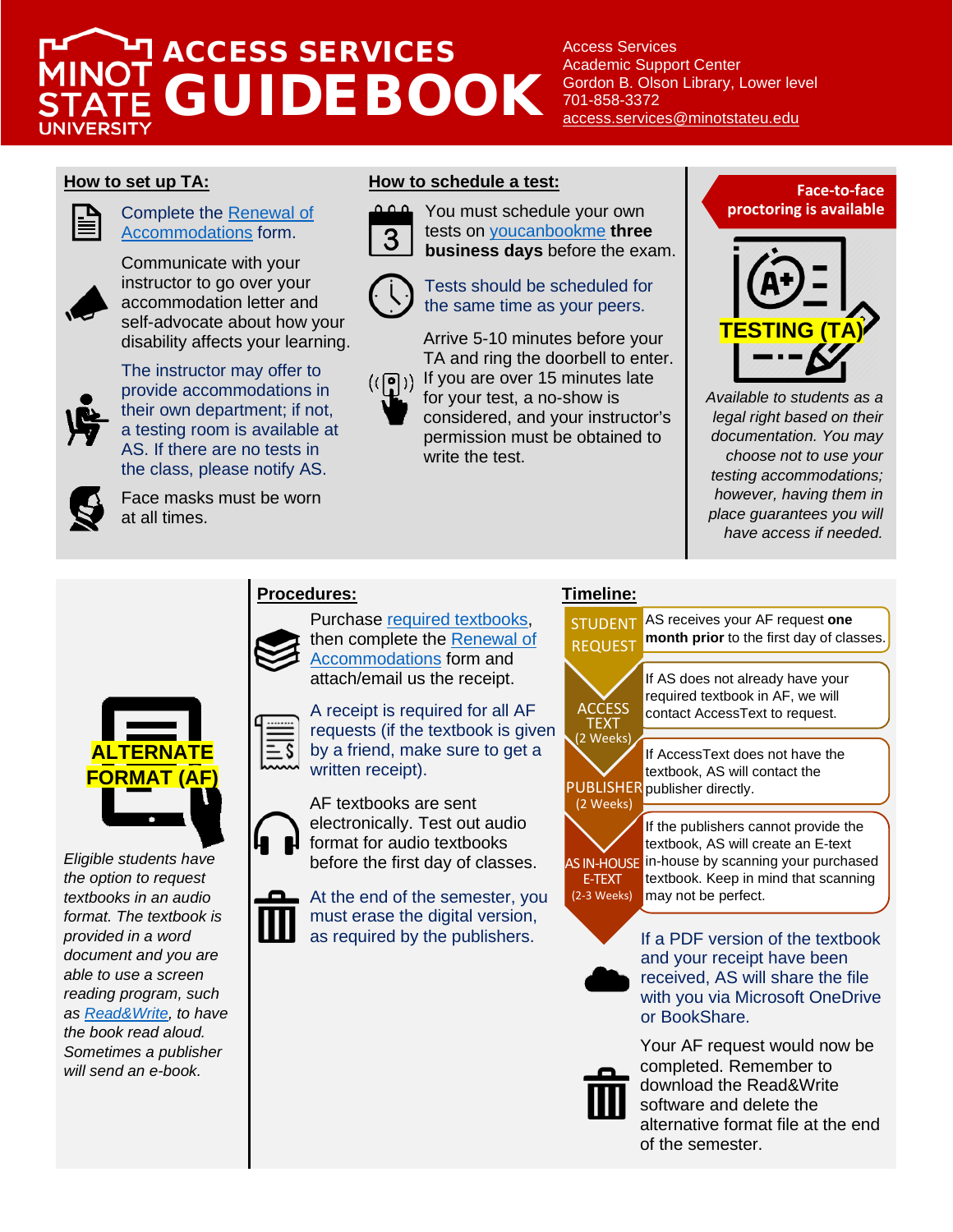# ACCESS SERVICES GUIDEBOOK

Access Services Academic Support Center Gordon B. Olson Library, Lower level 701-858-3372 [access.services@minotstateu.edu](mailto:access.services@minotstateu.edu)

### **OTHER STUDENT RESOURCES:**

### MSU Tutoring Services

- [Tutoring](https://www.minotstateu.edu/asc/peer_tutoring.shtml) at MSU is provided by the Academic Support Center (ASC) in the lower level of the Gordon B. Olson library.
- Tutoring is a drop-in service and the sessions are conducted by peers in a group setting. It is also a free service for all students!
- For more information about tutoring, you may email Tammy at [tammy.wolf@ndus.edu](mailto:tammy.wolf@ndus.edu) or call 701-858-3360.

### POWER Center

- [The POWER Center](https://www.minotstateu.edu/power/) helps students develop their academic skills through academic coaches, study groups, and peer tutoring sessions.
- American students who are income eligible, first generation college students, or students with disabilities are eligible to join the POWER program.
- For more information, you may email [powercenter@minotstateu.edu](mailto:powercenter@minotstateu.edu) or call 701-858-4047.

### MSU Student Health

- Student Health is a center for students to address any health concerns. The staff specializes in medical care specifically for college students.
- To schedule appointments or to gather more information, you may call 701-858-3371 or visit [www.minotstateu.edu/health](http://www.minotstateu.edu/health).

### MSU Counseling Services

- Counseling services are free of charge and confidential, located in Lura Manor, south entrance.
- Services include brief short-term intervention and referral.
- For more information or to make an appointment, visit <https://www.minotstateu.edu/health/> or call 701-858-3371.

### Veterans Services

- If you are active duty, a veteran, or the dependent/spouse of a veteran, [Veterans Services](https://www.minotstateu.edu/veterans/index.shtml) can offer educational assistance.
- For more information, contact Andy Heitkamp at [andy.heitkamp@minotstateu.edu,](https://ndusbpos-my.sharepoint.com/personal/evelyn_klimpel_ndus_edu/Documents/SCANNED%20FILES%20Spr%202020%20students%20ACTIVE/8.%20Guidebook,%20Newsletters,%20How-Tos/Guidebook/andy.heitkamp@minotstateu.edu) or call 701-858-4002.

### North Dakota Vocational Rehabilitation Services

- Vocational Rehabilitation (VR) helps people with disabilities to develop skills necessary for future employment.
- Other services of VR include vocational planning, adaptive equipment, and transportation.
- For more information call: 701-857-8642, or visit their website<https://www.nd.gov/dhs/dvr/index.html>

### Read & Write

- Read and Write is a simple and easy-to-use floating toolbar that provides speech feedback, phonetic spell checking and many other literacy support tools to help with reading and writing.
- Visit<https://www.minotstateu.edu/downloads/> to download the software for free.

### Learning Ally

- Learning Ally solutions help struggling readers through audio books & support services for educators, parents, and students with dyslexia and visual impairments.
- Visit<https://learningally.org/> or call 800-221-4792 to learn more.